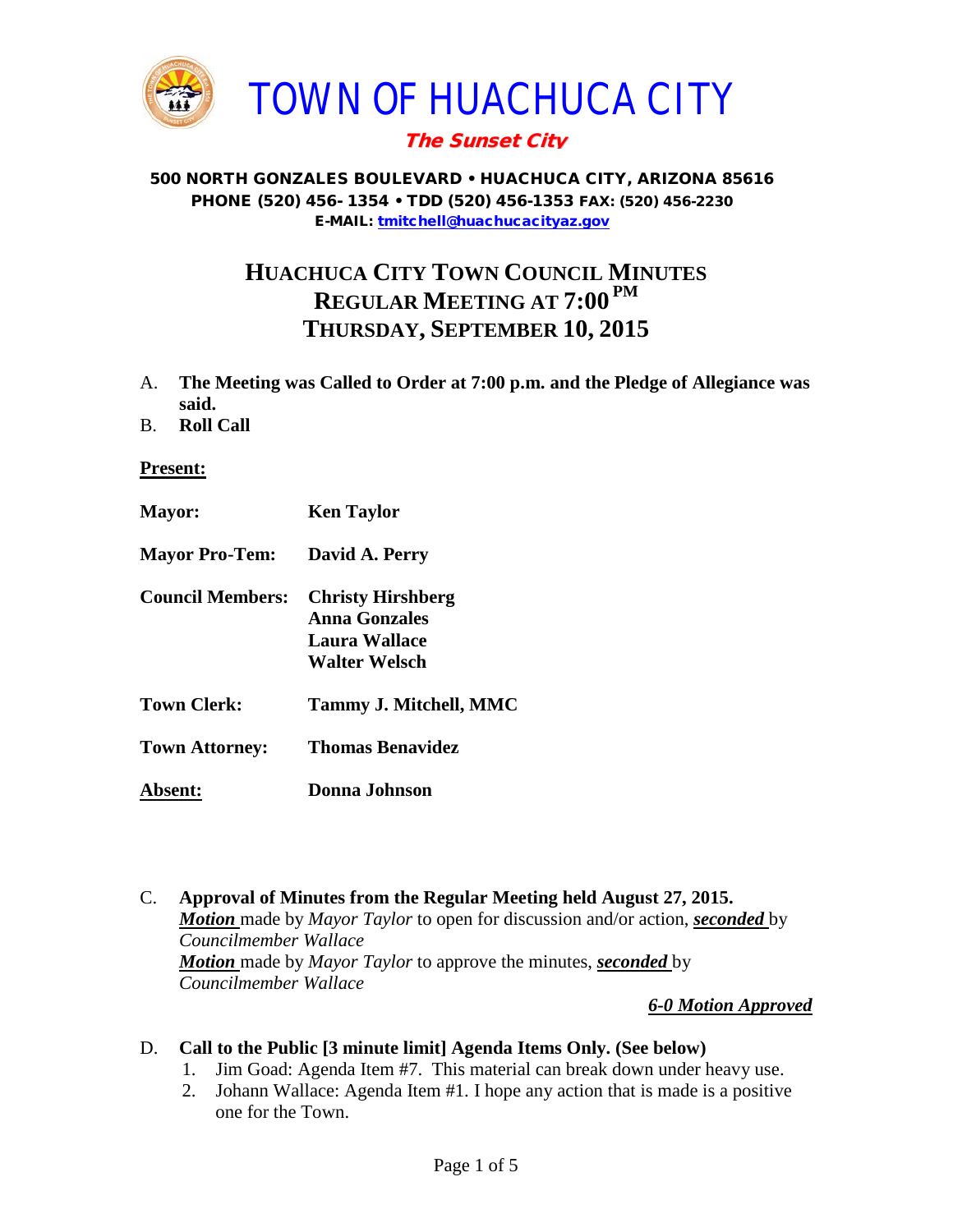## E. **Reports by Council Members and Officers**

- 1. *Councilmember Welsch - Library/Senior Center***-**. Councilmember Welsch said the Library Roof was leaking and Clerk Mitchell has already contacted the roofer and is taking care of that. Councilmember Welsch reported that the State Library (LSTA) grant should be arriving soon. The 200 new books from Kids need to read have arrived. We are cataloging and getting them ready for the special story time and each child in attendance will receive a free book. This will be held on October  $3<sup>rd</sup>$  at 11:00 am. Director Norris is in talks with a company named Bibliolab about the possibility bringing in an event called Librarycon. Also, our newest program hosting coffee with a cop on the  $2<sup>nd</sup>$  and  $4<sup>th</sup>$  Mondays of every month. Also, the Library will start the Sign Language Program in January.
- 2. *Councilmember Gonzales***–** *Planning and Zoning-* . Councilmember Gonzales mentioned we have some new energy with the P&Z and that we have three items that the P&Z have been working on.
- 3. *Councilmember Wallace* **–** *Parks and Recreation***-**.Councilmember Wallace reported that the Home Based Expo for small businesses will be September 19<sup>th</sup> from 9 till 2. There is still an opening on the Parks and Rec's Board.
- 4. *Councilmember Johnson – Public Safety-*Councilmember Johnson was absent. Assistant Chief Thies gave a report for the police department and Fire Chief Allmon gave his report.
- 5. *Mayor Pro Tem Perry Public Works-* Mayor Pro Tem Perry stated Public Works is still cutting grass and cleaning up around town. They are still monitoring the wells to find the problem and still working with SSVEC. The land fill has had no big equipment breaking down at this time. They are working with Apache Nitrogen for a large dumping project.
- 6. *Councilmember Hirshberg***–** *Finance-*.Councilmember Hirshberg said the scrapper repairs are on there and that was approved.
- 7. *Mayor Taylor-*Mayo*r* Taylor read a proclamation for remembrance of the 9-11- 2001 attack on America.
- 8. *Tammy Mitchell – Town Clerk's Report-*Clerk Mitchell reported she is glad to return to work. Clerk Mitchell gave an update on Rachael L. an Edward Jones Broker. Councilmember Wallace asked how many other municipalities this firm works with.

#### F. **Unfinished Business: None**

- G. **New Business**
	- 1. **Discussion and/or Action [Mayor Taylor]: [Mayor Taylor]: Executive Session – The Mayor and Council intend to meet in closed session, pursuant to A.R.S. 38-431.03 (A)(1) and (3), to consider the employment status and salary of the Assistant Police Chief, Jim Theis.**

*Motion* made by *Mayor Taylor* to enter into Executive Session at 7:30pm, *seconded* by *Mayor Pro Tem Perry*

*Motion* made by *Mayor Taylor* to enter Regular Session at 7:53pm, *seconded* by *Councilmember Wallace*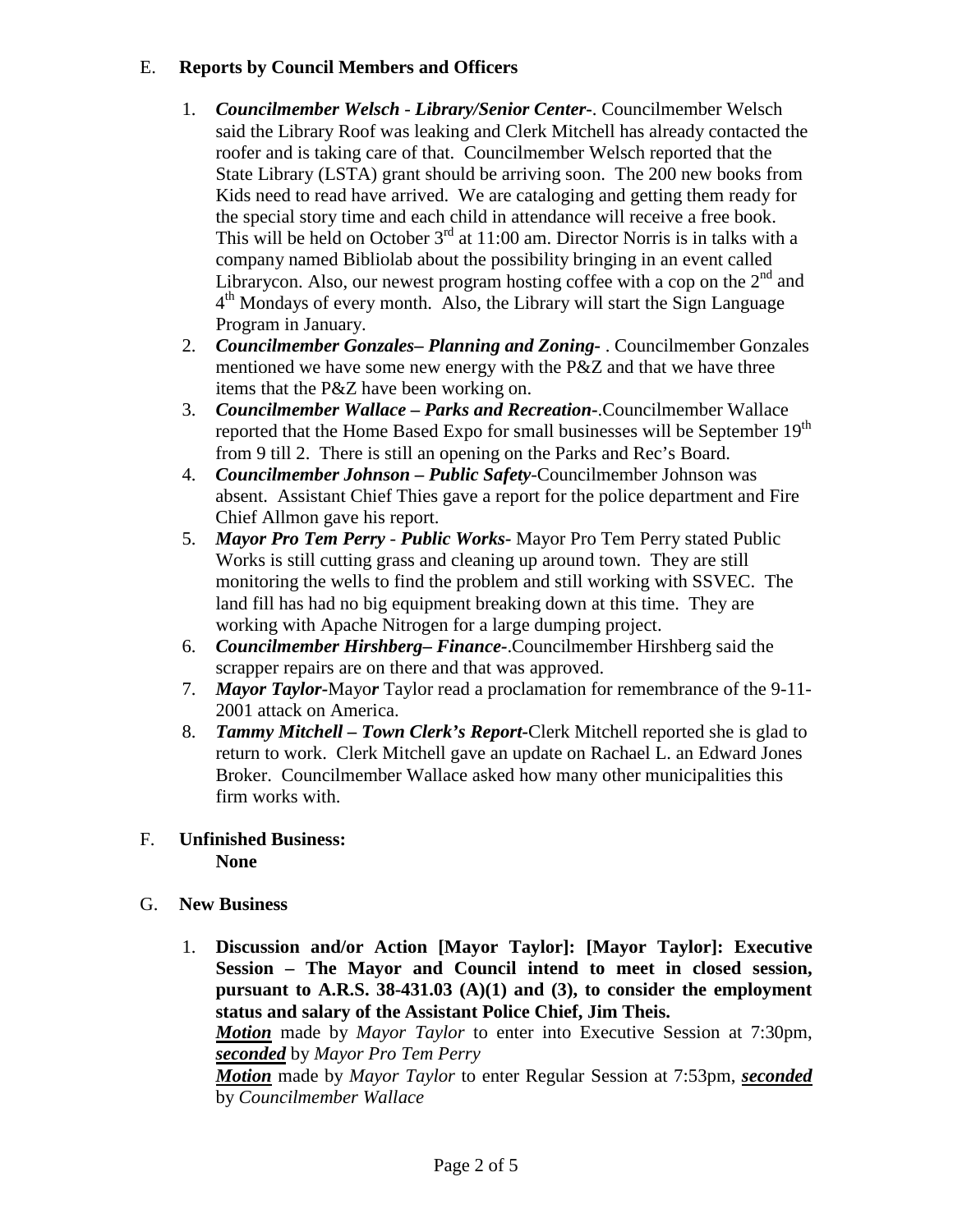2. **Discussion and/or Action [Mayor Taylor]: Consideration of the employment status and salary of the Assistant Police Chief, Jim Thies.** *Motion* made by *Mayor Taylor* to Promote Officer Thies as Assistant Police Chief at a rate of \$25.00 per hour reporting directly to the Chief of Police effective September 13, 2015, *seconded* by *Mayor Pro Tem Perry*

*6-0 Motion Approved Assistant Police Chief Jim Thies sworn in by Mayor Taylor*

3. **Discussion [Mayor Taylor]: 1st Reading of Ordinance 2015-05, An Ordinance of the Mayor and Town Council of the Town of Huachuca City, Cochise County, Arizona, Amending the Town Code Chapter 2.35 "Officers" to Amend Section 2.35.070 "Town Building Official" to Include Language Regarding the Town's Zoning Administrator.** 

*Motion* made by *Mayor Taylor* to open for discussion and/or action, *seconded*  by *Councilmember Wallace*

## *Ordinance 2015-05 Read by Clerk Mitchell*

4. **Discussion and/or Action [Mayor Taylor]: Adoption of Resolution No. 2015-10 approving an Intergovernmental Agreement with multiple public safety entities for mutual aid in responding to public safety emergencies throughout Cochise County.** 

*Motion* made by *Mayor Taylor* to open for discussion and/or action, *seconded* by *Councilmember Wallace*

*Motion* made by *Mayor Taylor* to adopt Resolution No. 2015-10, *seconded* by *Councilmember Wallace*

*6-0 Motion Approved*

5. **Discussion and/or Action [Mayor Taylor]: Liquor License for the Nomaden International Fund Raiser.** 

*Motion* made by *Mayor Taylor* to open for discussion and/or action, *seconded*  by *Councilmember Hirshberg.* The Nomaden spoke to the Council and invited them all to come out for this event. It will be family orientated and they welcome the community.

*Motion* made by *Mayor Taylor* to approve the Liquor License for the Nomaden International Fund Raiser, *seconded* by *Councilmember Wallace*

## *6-0 Motion Approved*

6. **Discussion and/or Action [Councilmember Gonzales]: Planning and Zoning recommended changes to the Huachuca City Town Code referencing sections 12 and 18 as it pertains to parking of RV's, trailers, etc.**

*Motion* made by *Councilmember Gonzales* to open for discussion and/or action, *seconded* by *Mayor Taylor*

*Motion* made by *Councilmember Gonzales* to move items 6, 7, and 8 to unfinished business, *seconded* by *Mayor Taylor*

*6-0 Motion Approved*

7. **Discussion and/or Action [Councilmember Gonzales]: Planning and Zoning recommended changes to the Huachuca City Town Code title 18.105.070(H) clarifying surfacing requirements for parking lots and adding Decomposed Granite as a surfacing material.**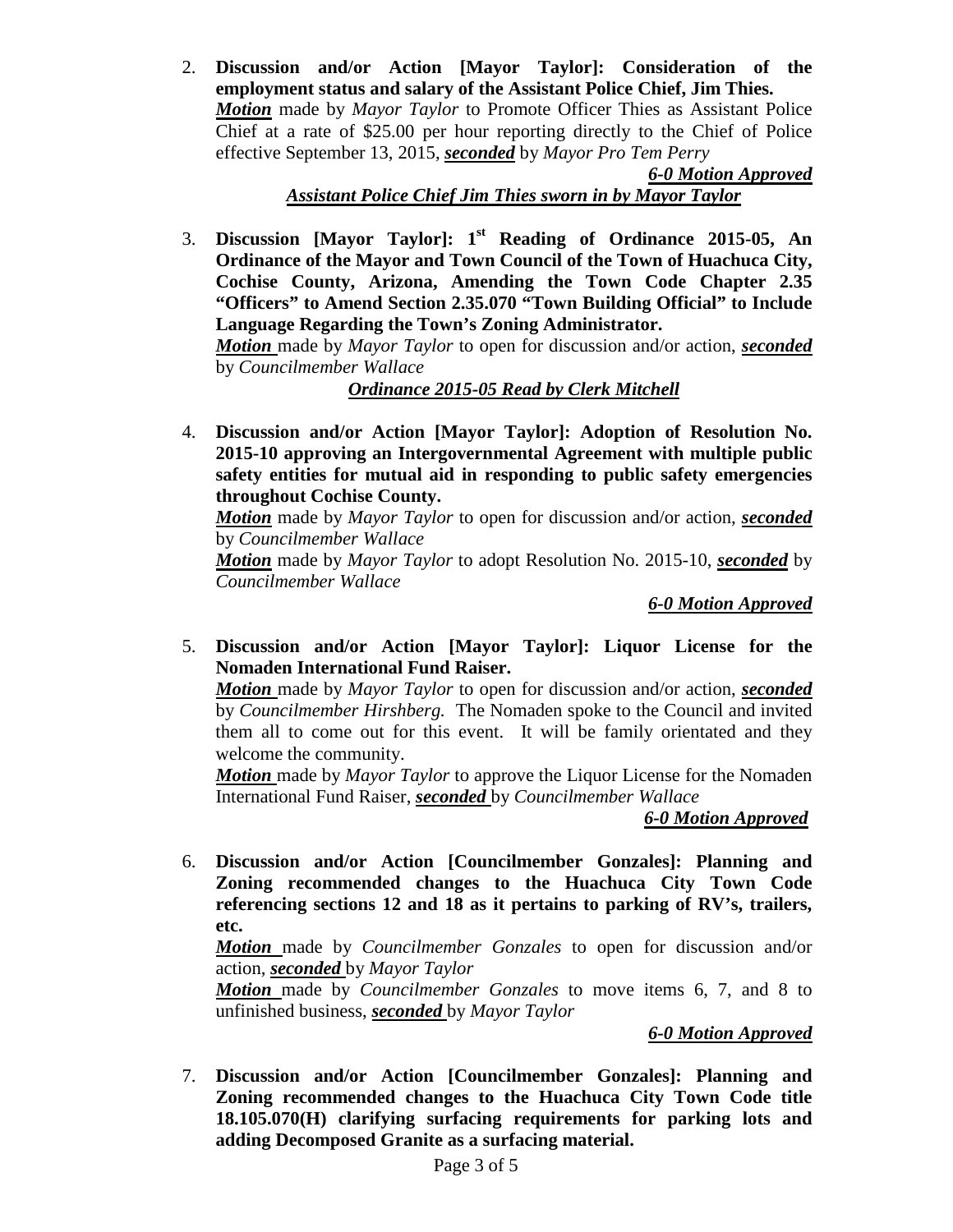- 8. **Discussion and/or Action [Councilmember Gonzales]: Planning and Zoning Roles and Responsibilities update to reflect Huachuca City Town Ordinance 2.45.**
- 9. **Discussion and/or Action [Mayor Taylor]: Consideration of the Municipal Court future upon Retirement of Honorable Magistrate Ann Lund.** *Motion* made by *Mayor Taylor* to open for discussion and/or action, *seconded*  by *Councilmember Hirshberg Motion* made by *Mayor Taylor* to direct staff to solicit applications for Court Magistrate, *seconded* by *Councilmember Hirshberg 6-0 Motion Approved*

## H. **Payment Approval Report in the amount of \$79,019.70** *Motion* made by *Mayor Taylor* to open for discussion and/or action, *seconded* by *Councilmember Hirshberg Motion* made by *Mayor Taylor* to approve the payment report, *seconded* by *Councilmember Hirshberg*

#### *6-0 Motion Approved*

- I. **Call to the Public: [3 min. limit] ARS38-431-01 Public body may make an open call to the public during a public meeting, subject to reasonable time, place and manner restrictions, to allow individuals to address the public body on any issue within the jurisdiction of the public body. At the conclusion of an open call to the public, individual members of the public body may respond to criticism made by those who have addressed the public body, may ask staff to review a matter or may ask that a matter be put on a future agenda. However, members of the public body shall not discuss or take legal action on matters raised during an open call to the public unless the matters are properly noticed for discussion and legal action.**
- J. **Discussion and/or Action [Town Clerk]: Items to be placed on the next agenda** *Motion* made by *Mayor Taylor* to open for discussion and/or action, *seconded* by *Mayor Pro Tem Perry*
	- 1. **Discussion and/or Action [Councilmember Gonzales]: Planning and Zoning recommended changes to the Huachuca City Town Code referencing sections 12 and 18 as it pertains to parking of RV's, trailers, etc.**
	- 2. **Discussion and/or Action [Councilmember Gonzales]: Planning and Zoning recommended changes to the Huachuca City Town Code title 18.105.070(H) clarifying surfacing requirements for parking lots and adding Decomposed Granite as a surfacing material.**
	- 3. **Discussion and/or Action [Councilmember Gonzales]: Planning and Zoning Roles and Responsibilities update to reflect Huachuca City Town Ordinance 2.45.**